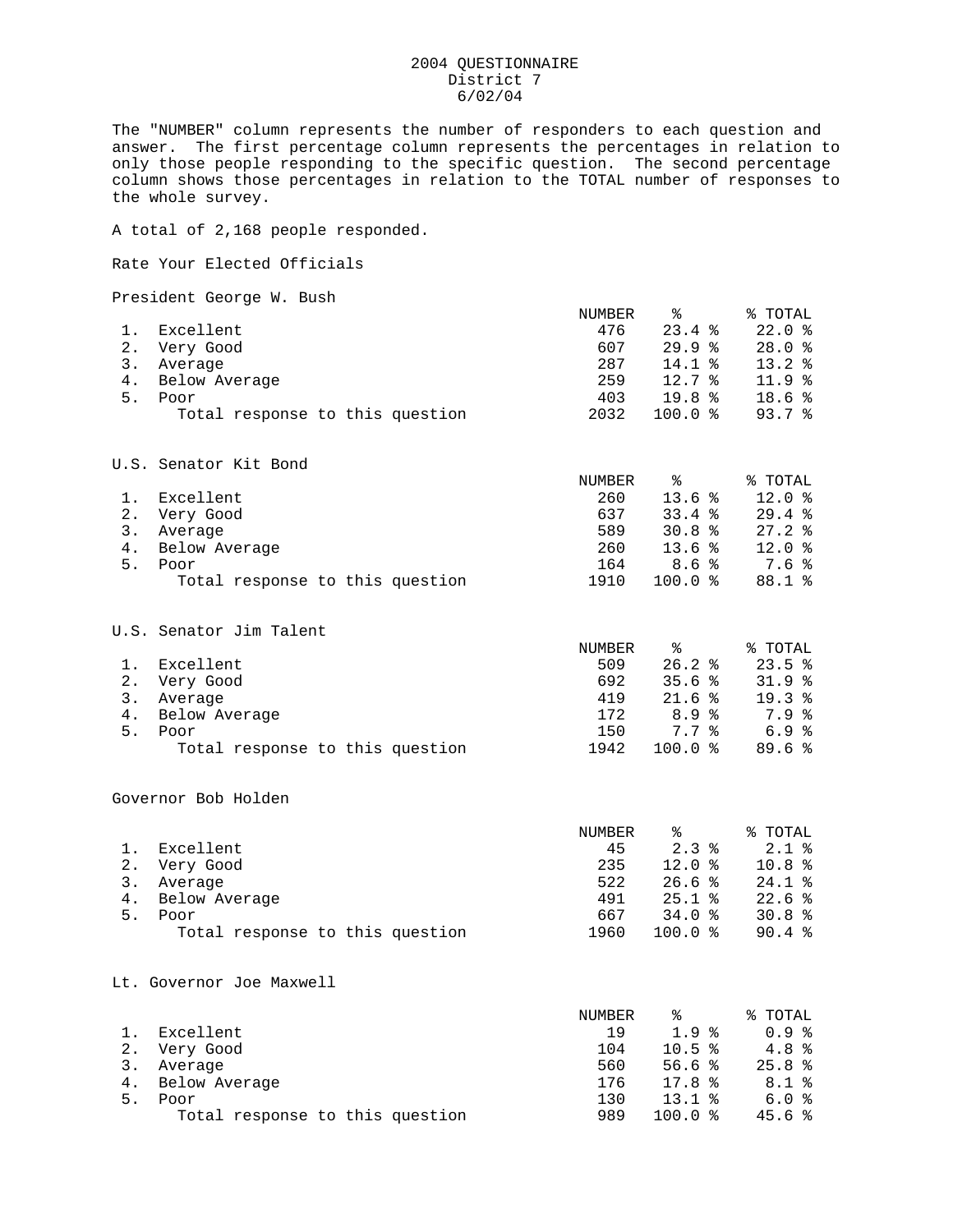## Secretary of State Matt Blunt

|                | 1. Excellent<br>2. Very Good<br>3. Average<br>4. Below Average<br>5. Poor<br>Total response to this question | NUMBER<br>146<br>535<br>544<br>109<br>46<br>1380 | ఄ<br>10.6%<br>38.8%<br>39.4%<br>$7.9*$<br>3.3%<br>100.0 %           | % TOTAL<br>6.7%<br>24.7%<br>$25.1$ %<br>5.0%<br>2.1%<br>63.7%  |
|----------------|--------------------------------------------------------------------------------------------------------------|--------------------------------------------------|---------------------------------------------------------------------|----------------------------------------------------------------|
|                | Attorney General Jay Nixon                                                                                   |                                                  |                                                                     |                                                                |
|                | 1. Excellent<br>2. Very Good<br>3. Average<br>4. Below Average<br>5. Poor<br>Total response to this question | NUMBER<br>309<br>778<br>480<br>109<br>48<br>1724 | ಿ<br>17.9%<br>45.1%<br>27.8%<br>6.3%<br>2.8 <sup>8</sup><br>100.0 % | % TOTAL<br>14.3 %<br>35.9%<br>$22.1*$<br>5.0%<br>2.2%<br>79.5% |
|                | State Treasurer Nancy Farmer                                                                                 |                                                  |                                                                     |                                                                |
| 1.<br>5.       | Excellent<br>2. Very Good<br>3. Average<br>4. Below Average<br>Poor<br>Total response to this question       | NUMBER<br>64<br>320<br>601<br>114<br>49<br>1148  | ႜ<br>5.6%<br>27.9%<br>52.4%<br>9.9%<br>$4.3*$<br>100.0%             | % TOTAL<br>3.0%<br>14.8%<br>27.7%<br>5.3%<br>2.3%<br>53.0%     |
|                | State Auditor Claire McCaskill                                                                               |                                                  |                                                                     |                                                                |
| 4.<br>5.       | 1. Excellent<br>2. Very Good<br>3. Average<br>Below Average<br>Poor<br>Total response to this question       | NUMBER<br>198<br>700<br>460<br>100<br>62<br>1520 | ႜ<br>13.0%<br>46.1%<br>30.3%<br>6.6%<br>4.1%<br>100.0%              | % TOTAL<br>$9.1*$<br>32.3%<br>21.2%<br>4.6%<br>2.9%<br>70.1%   |
|                | State Senator John Loudon                                                                                    |                                                  |                                                                     |                                                                |
| 1.<br>2.<br>5. | Excellent<br>Very Good<br>3.<br>Average<br>4. Below Average<br>Poor<br>Total response to this question       | NUMBER<br>274<br>658<br>374<br>73<br>80<br>1459  | ಿ<br>18.8 %<br>45.1%<br>25.6%<br>5.0%<br>5.5%<br>100.0%             | % TOTAL<br>12.6%<br>30.4%<br>17.3%<br>3.4%<br>3.7%<br>67.3%    |
|                | Do you see places where state government could cut wasteful spending?                                        | NUMBER                                           | ి                                                                   | % TOTAL                                                        |
| Υ.<br>Ν.       | Yes<br>No                                                                                                    | 1259<br>214                                      | 85.5%<br>14.5%                                                      | 58.1%<br>9.9%                                                  |

Total response to this question 1473 100.0 % 67.9 %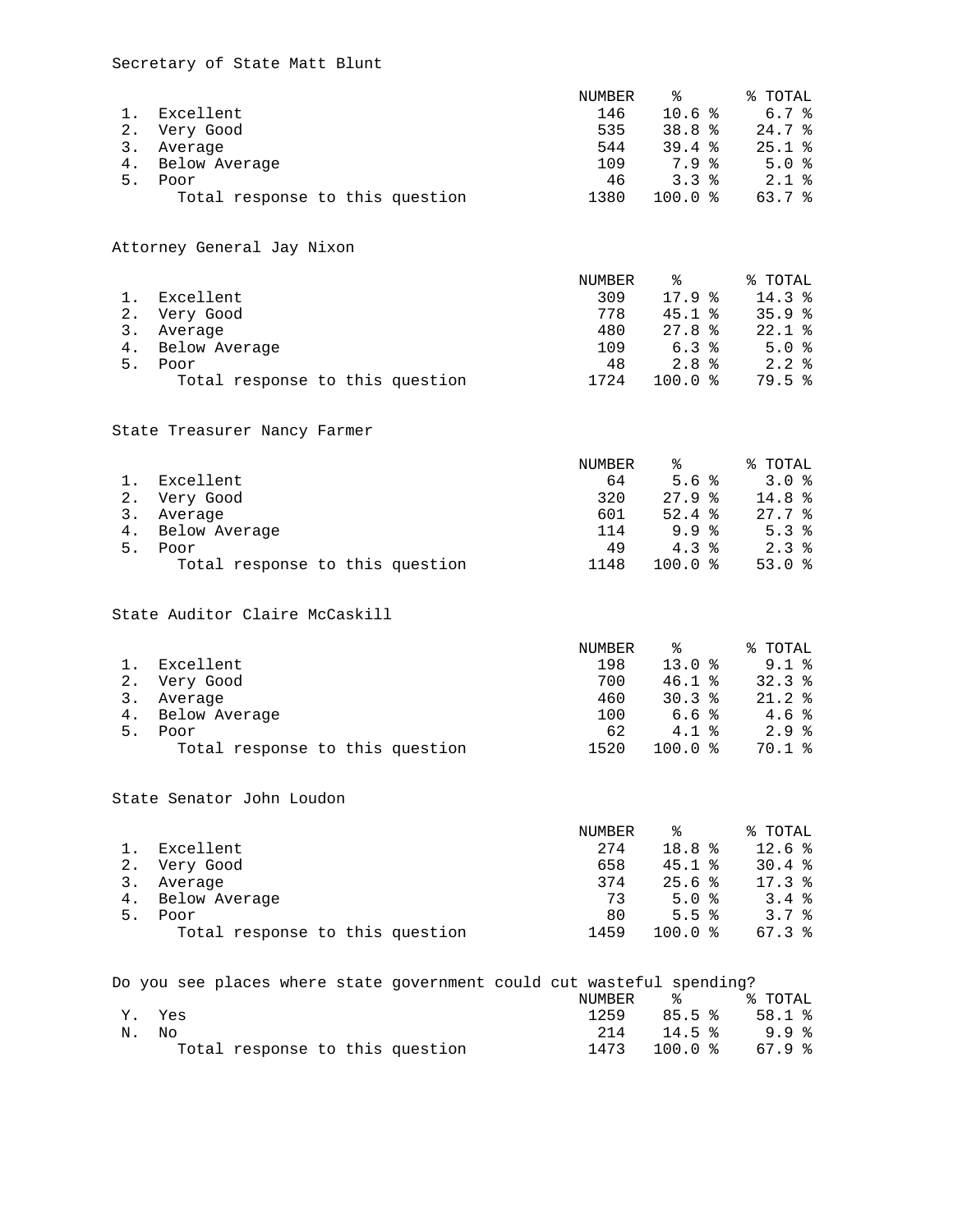| Do you support a change in laws that would encourage businesses to<br>keep jobs here, even if that means workplace injuries would get<br>greater scrutiny?                            |               |                 |                   |
|---------------------------------------------------------------------------------------------------------------------------------------------------------------------------------------|---------------|-----------------|-------------------|
|                                                                                                                                                                                       | NUMBER        | ိဝ              | % TOTAL           |
| Yes<br>Υ.                                                                                                                                                                             | 1653          | 86.9%           | 76.2%             |
| Ν.<br>Nο                                                                                                                                                                              | 250           | 13.1%           | 11.5%             |
| Total response to this question                                                                                                                                                       | 1903          | 100.0%          | 87.8%             |
| Do you support taxpayer funding towards the study of life science<br>research and development as a way of improving the state's economy?                                              | <b>NUMBER</b> | ిక              | % TOTAL           |
| Υ.<br>Yes                                                                                                                                                                             | 1001          | 52.8%           | $46.2*$           |
| Ν.<br>Nο                                                                                                                                                                              | 896           | 47.2%           | $41.3*$           |
| Total response to this question                                                                                                                                                       | 1897          | 100.0%          | 87.5%             |
| Would you support initiatives allowing the sale of bonds<br>(est. \$200 million) as a way to construct life-science research<br>facilities on University of Missouri system campuses? |               |                 |                   |
|                                                                                                                                                                                       | <b>NUMBER</b> | နွ              | % TOTAL           |
| Υ.<br>Yes                                                                                                                                                                             | 1096          | 59.1%           | 50.6%             |
| Ν.<br>No                                                                                                                                                                              | 757           | 40.9%           | 34.9%             |
| Total response to this question                                                                                                                                                       | 1853          | 100.0%          | 85.5%             |
| Do you believe MoDOT needs to be reformed before another funding<br>package is introduced?                                                                                            |               |                 |                   |
|                                                                                                                                                                                       | NUMBER        | ႜ               | % TOTAL           |
| Yes<br>Υ.                                                                                                                                                                             | 1660          | 86.5%           | 76.6%             |
| Ν.<br>No.                                                                                                                                                                             | 258           | 13.5%           | 11.9%             |
| Total response to this question                                                                                                                                                       | 1918          | 100.0%          | 88.5%             |
| Do you support the use of toll roads as an alternative to a general<br>gas tax hike?                                                                                                  |               |                 |                   |
|                                                                                                                                                                                       | NUMBER        | ႜ               | % TOTAL           |
| Υ.<br>Yes                                                                                                                                                                             | 1198          | 59.4%           | 55.3%             |
| Ν.<br>No                                                                                                                                                                              | 819           | 40.6%           | 37.8%             |
| Total response to this question                                                                                                                                                       | 2017          | 100.0%          | 93.0%             |
| Do you support eliminating government mandates on health insurance<br>benefits as a way of decreasing high premium costs?                                                             |               |                 |                   |
|                                                                                                                                                                                       | NUMBER        | ಿ               | % TOTAL           |
| Yes<br>Υ.                                                                                                                                                                             | 753           | 50.3%           | 34.7%             |
| Ν.<br>No                                                                                                                                                                              | 745           | 49.7%           | 34.4%             |
| Total response to this question                                                                                                                                                       | 1498          | 100.0%          | 69.1%             |
| Do you think that taxes and the gambling industry should be expanded?                                                                                                                 | NUMBER        | ిక              | % TOTAL           |
| Yes<br>Υ.                                                                                                                                                                             | 944           | 52.1%           | 43.5%             |
| Ν.<br>No                                                                                                                                                                              | 867           | 47.9%           | 40.0%             |
| Total response to this question                                                                                                                                                       | 1811          | 100.0%          | 83.5%             |
| Do you support efforts to limit property tax liabilities, especially<br>for those age 65 and over?                                                                                    |               |                 |                   |
|                                                                                                                                                                                       | NUMBER        | ిక              | % TOTAL           |
| Yes<br>Υ.                                                                                                                                                                             | 1734          | 84.9%           | 80.0%             |
| Ν.<br>No<br>Total response to this question                                                                                                                                           | 309<br>2043   | 15.1%<br>100.0% | 14.3%<br>$94.2$ % |
|                                                                                                                                                                                       |               |                 |                   |